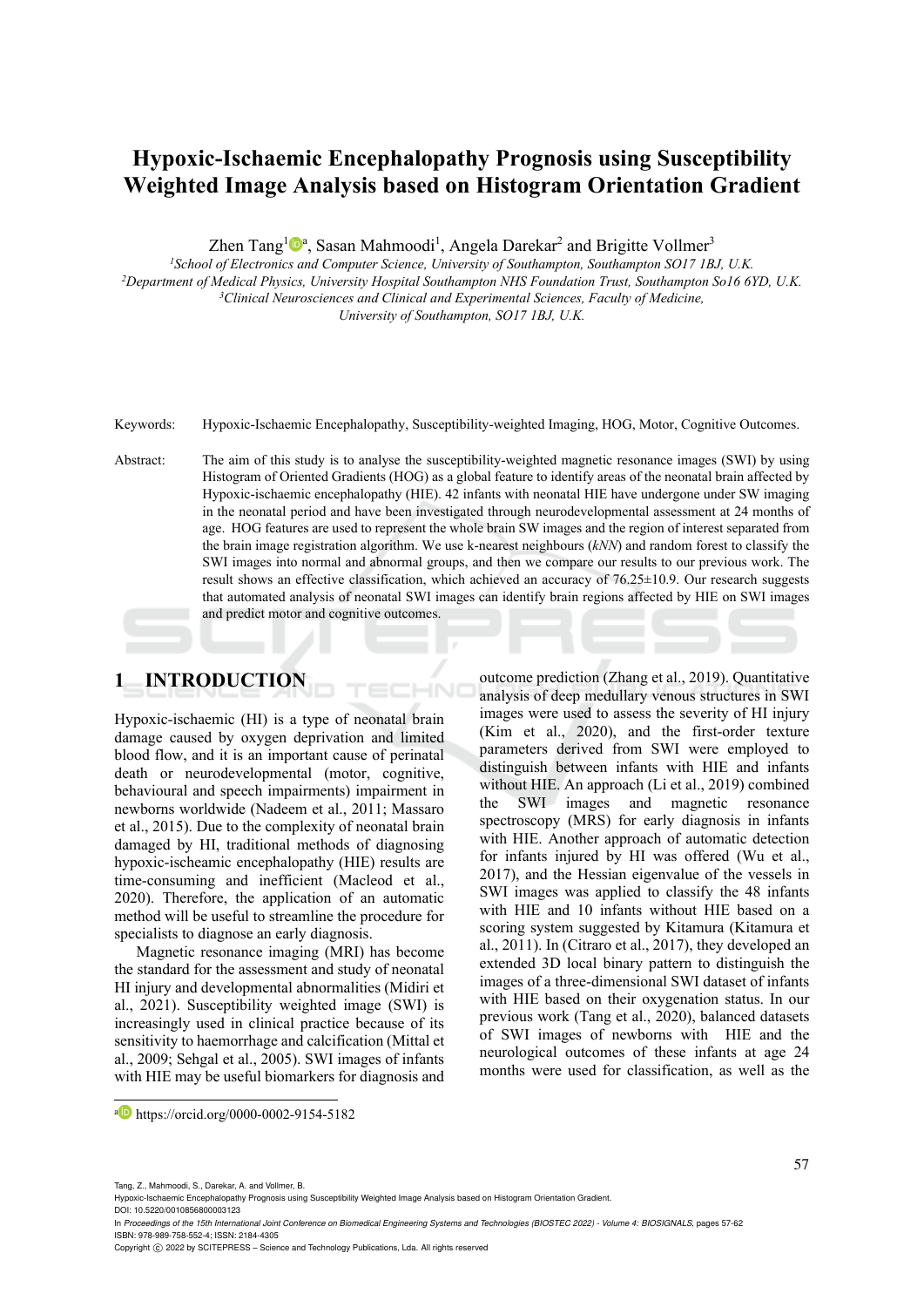motor and cognitive outcomes for regression analysis. From the above study, we see that there are two major issues in SWI analysis in the context of neonatal HIE: (a) unbalanced data and (b) segmentation and extraction of different brain regions.

In the present paper, we propose an automatic framework to detect neonatal hypoxic-ischaemic brain injury by extracting the HOG features of the brain and vessels in SWI images to analyse SWIs of HIE infants. Then, an image registration technique (Avants et al., 2009) is used to identify the brain regions by matching the SWIs with a brain template. The HOG is utilised to extract features of these brain regions. All extracted feature vectors as the input are fed into *kNN* and random forest algorithms for classification of HIE infants with developmental outcome at age 24 months.

### **2 DATA ACQUISITION**

This use of anonymised, routinely collected clinical data have been granted an ethical approval from the Health Research Authority (HRA), Health and Care Research Wales (IRAS ID 279072; REC reference 20/HRA/0260), and the National Research Ethics Service London, City & East (IRAS ID 143392; REC reference 13/LO/1948).

AND

**IHNO** 

# **3 METHODS**

In this study, 42 infants with neonatal HIE born at gestational age >36+6 weeks who underwent hypothermia treatment were scanned using a 1.5T Siemens Symphony MRI scanner. The scan included proton density, T1-weighted, T2-weighted, turbo inversion recovery and SWI. SWI data was acquired using a flow-compensated, spoiled gradient echo (FLASH) sequence, with the following pulse sequence parameters:  $TR/TE/flip$  angle = 50 ms/40 ms/12°, voxel size =  $0.9 \times 0.9 \times 2$  mm<sup>3</sup>, bandwidth = 70 Hz/pixels.

The participants in this study were scanned at a mean age of 7.8 days (min 1 day, max 34 days) after birth. Assessment of cognitive, motor, and language development with the Bayley Scales of Infant and Toddler Development 3 (Bayley-3; Edmonds et al., 2020) were done at age 24 months.

The composite scores calculated from Bayley-3, a standardised tool used to assess neurodevelopment, including cognitive, language and motor of infants aged from 1–42 months (Edmonds et al., 2020), are

used. Bayley-3 composite scores have a mean of 100 and a standard deviation (SD) of 15. In the case of a Bayley-3 composite score within less than one SD of the mean (>85), development is considered ageappropriate; mild delay based on a composite score greater than 1–1.5 SD below the mean (77.5–85), and moderate or severe delays if the score is more than 1.5 SD below the mean (<77.5). In our research, the focus is on cognitive and motor development. Bayley-3 outcome data could be obtained for 29 children on the cognitive scale and 28 children on the motor scale (some children were unable to complete the motor tasks because of impaired motor function).

#### **3.1 Image Processing**

We applied an active contour model (Kass et al., 1988) for the brain segmentation to remove the skull, eyes and the background from the SWI images to reduce the noise in the images as shown in Figure 1(b).

#### **3.2 Feature Extraction of HOG**

This section must be in one column. As SWI images can sensitively capture the blood vessels and vascular structures in the brain (Reichenbach, 2020), we employ the Histogram of Oriented Gradients (HOG) feature descriptors for object detection (Dalal and Triggs, 2005). HOG is a powerful feature extraction technique that calculates the occurrences of gradient orientation in local parts of an image. Before proceeding with the calculation of HOG feature vectors, we crop the SWI images into an image of  $110\times130$  pixels (110 pixels width and 130 pixels height) to avoid the effect of redundant HOG features from the background in SWI images, as shown in Figure 1. Then, the first step of HOG is to calculate the gradient of each pixel. We denote  $I(x, y)$  to be the SWI image and use a Sobel kernel of size  $(3\times3)$  to obtain the horizontal and vertical gradients of each pixel. The gradient is composed of magnitude and angle from SWI image using following formulae:

$$
M(x, y) = \sqrt{G_x^2 + G_y^2}
$$
 (1)

$$
\theta = \arctan \frac{G_y}{G_x} \tag{2}
$$

Here,  $G_x$  and  $G_y$  are the gradients of each pixel in *x* and *y* direction.  $M(x, y)$  denotes the magnitude and  $\theta$  denotes gradient direction for the pixel. After obtaining the gradient (including magnitude and direction) of each pixel, the cropped SWI images are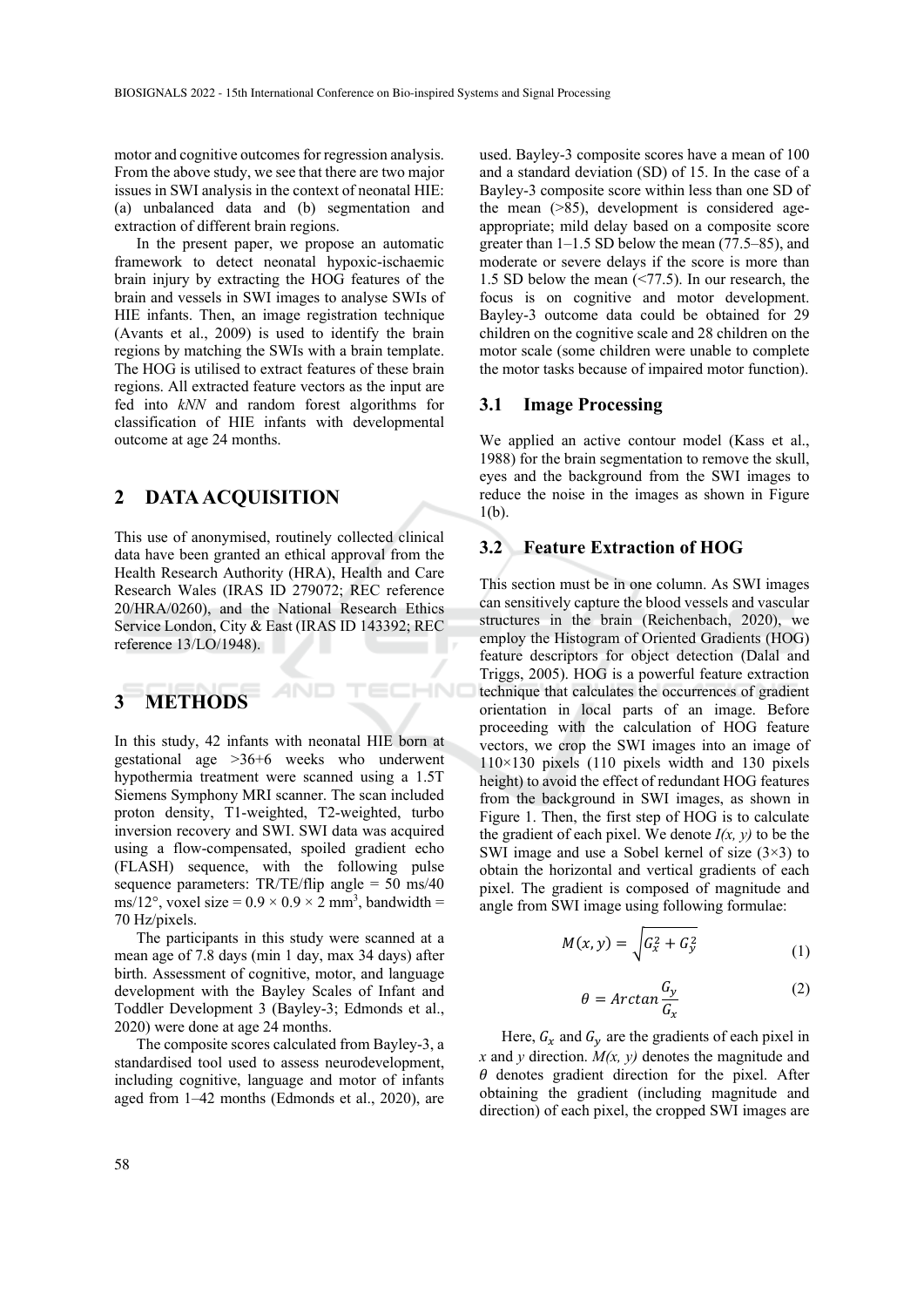divided into 10×10 pixels to form a cell. For each cell, a histogram with four bins and an angle range of 45 degrees is developed. Finally, one cell is formed into a block. The histogram vector and the normalization process can be calculated as follows:

$$
v = \{b_1, b_2, \dots, b_i\}
$$
 (3)

$$
v' = v / \sqrt{\|v\|_2^2 + \varepsilon^2} \tag{4}
$$

where *b* is the value of each bin,  $\varepsilon$  is a small positive value used for regularization to avoid division by zero.

For each SWI image of each infant with HIE, the total length of HOG features is  $4 \times 11 \times 13 = 572$ . We sum up the HOG features of each SWI image belonging to the same infant with neonatal HIE to create a feature vector,  $V_{whole}$ , describing the image, and then the feature vector for each infant is normalised. Figure 1 shows HOG of SWI image with HIE.



Figure 1: (a) Original SWI image (b) Cropped image after active contour (c) HOG image.

### **3.3 Image Registration**

In order to look for the brain regions affected by hypoxic-ischaemic, we register the atlas, including the average intensity image, the tissue density maps, the structure density maps, and the maximum probabilistic maps and labels, as a reference template with the SWIs to identify individual lopes in SWIs. The brain template, LPBA40/AIR, (https:// resource.loni.usc.edu/resources/atlases-downloads/) is selected for this study. The image registration of SWI datasets is carried out using Advanced Normalisation Tools (ANTs) (Avants et al., 2009),

which has the best quality for registration of brain magnetic resonance images. We convert all SWI images of each infant in our dataset into 3D brain images to be registered. The strategy on ANTs registration programme for which we opt for, is to map the SWI images to the template brain images using similarity transform and obtain the registered SWI images.

The LPB40/AIR template provides a standard normalised space containing 56 brain structures and partition labels, such as frontal lobe and parietal lobe (Shattuck et al., 2008). Since SWI images of each infant with neonatal HIE are transformed/registered into a template brain of an atlas based on an image registration method, we map the 56 labels of the maximum probabilistic maps onto the new registered SWI images for analysis. We eventually consider the primary motor area, premotor area, and supplementary motor area of 3D images to explore the relationship between the SWI features in these areas and motor outcomes at 24 months of age. To explore the relationship with cognitive outcomes frontal lobe, parietal lobe and temporal lobe of the brain as a 3D brain were examined. As shown in Figure 2(b), the area covered in blue represents the motor area. The motor areas of the brain in SWI images are therefore selected by registering SWI images to the template brain and the motor areas are left in the 3D image with the rest of the brain being ignored (i.e. set to zero).





Figure 2: (a) Original brain image. (b) Brain image after registration and motor area covered by blue (c) 2D image of motor area (d) HOG of motor area.

Finally we consider the 3D motor region images as slices and compute HOG feature vector  $V_{motor}$ associated with the motor region. In a similar fashion, we select frontal, parietal and temporal lobes for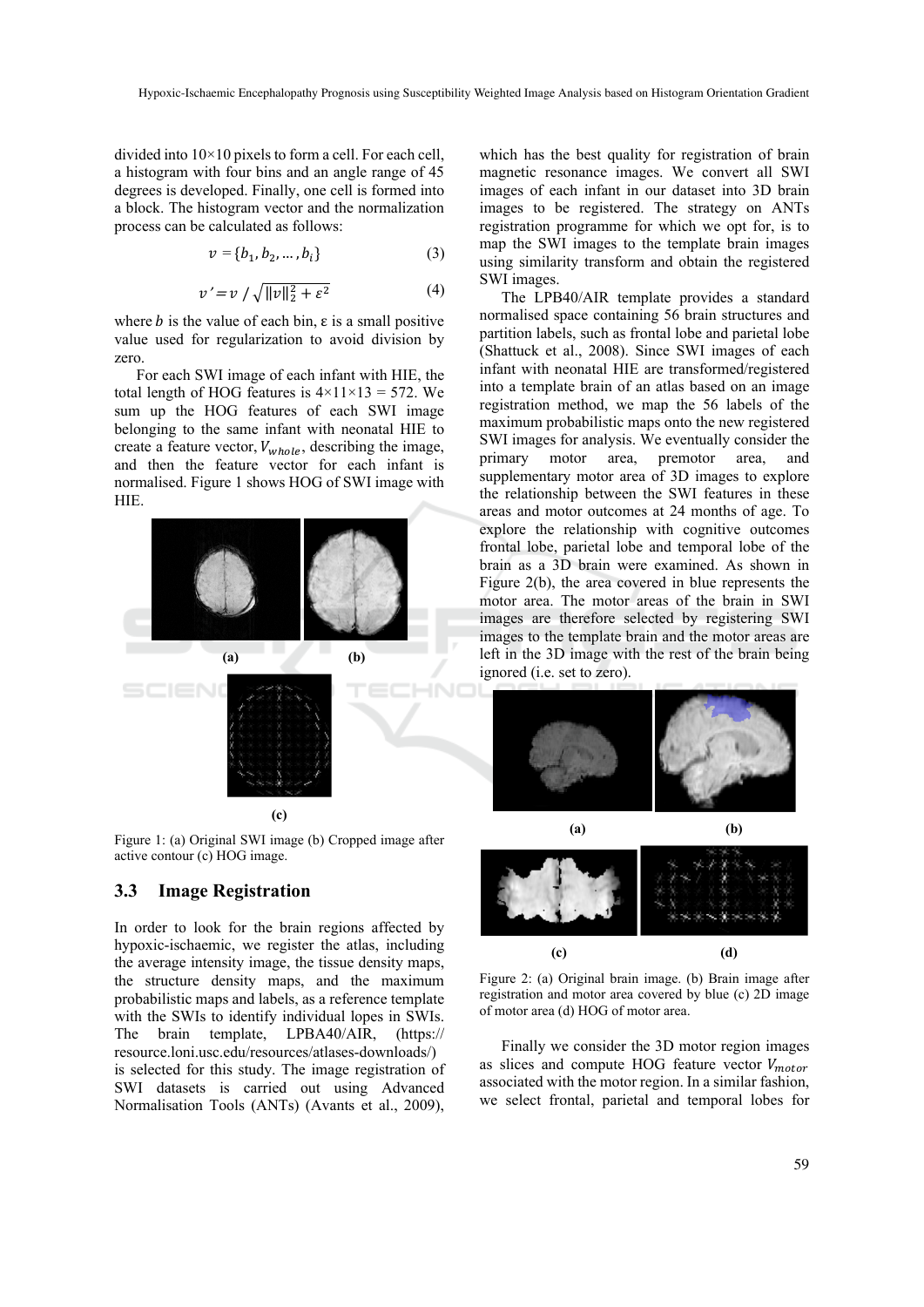cognitive regions of the brain by using the aforementioned registration method. Then by only considering these three lobes on the 3D SWIs and ignoring the rest of the brain, we measure the HOG feature vectors  $V_{lobes}$  associated with these three lobes.

## **4 RESULT**

### **4.1 Classification for Motor Outcome**

For the 28 infants with HIE who were assessed with Bayley-3 scales, 25 infants have normal motor development (scores>85), two infants have mild motor delay (scores between 77.5–85), and one has severe motor delay (score<77.5). The normal group with normal motor outcomes and the abnormal group with mild motor delays and severe motor delays are used as two classes for classification.

We employ HOG feature vectors  $V_{whole}$  and  $V_{motor}$  for each infant of two classes as training data. *kNN* and RF classifications are performed based on these feature vectors.

Likewise, balanced data based on three infants with delayed motor scores and three infants with normal motor scores randomly selected from a group of 25 infants with normal motor scores has been used for classification. By repeating the above process ten times with random selections from normal group, the mean and standard deviation of classification accuracies are calculated. Leave-one-out strategy is employed here, and final accuracy is reported in Table 1.

## **4.2 Classification for Cognitive Outcome**

29 infants, of which 25 have normal cognitive outcome (scores>85), three had mild cognitive delay (scores between 77.5–85) and one had severe cognitive delay (scores <77.5), are partitioned by two groups: the normal group with normal cognitive outcomes and the abnormal group with mild and severe cognitive delay outcomes. Here, we use HOG feature vectors  $V_{whole}$  and  $V_{lobes}$  for each infant with cognitive outcome as an input of *kNN* and RF classifications.

Again, we utilise the balanced data, in which four infants with delayed cognitive scores and four infants with normal cognitive scores were randomly selected from the 25 infants in the normal cognitive score group to measure the performance of *kNN* and RF classification with a leave-one-out strategy. By repeating ten times the aforementioned classification, the mean and standard deviation of final accuracy is computed in Table 1.

#### **4.3 Experimental Result**

The classification analysis based on the motor outcome and cognitive outcome of infants with HIE all are a two class tasks: normal group and abnormal group. HOG feature vectors from whole brain  $V_{whole}$ and from different functional areas, including motor area  $V_{motor}$  and cognitive regions of the brain  $V_{lobes}$ , are fed to *kNN* and RF classification for comparison. All classification performances are compared to our previous work (Tang et al., 2020), which means we extract features from motor area and frontal, temporal and parietal lobes by using the method (Tang et al., 2020) to classify.

Table 1: Classification performance comparison.

|                         | Features             | kNN               | RF                |
|-------------------------|----------------------|-------------------|-------------------|
| Motor<br>outcome        |                      |                   |                   |
|                         |                      |                   |                   |
| Whole<br>brain          | Tang et<br>al., 2020 | $48.33 \pm 9.46$  | $69.91 \pm 18.92$ |
|                         | $V_{whole}$          | $55.01 \pm 8.05$  | $63.33 \pm 7.03$  |
| Motor<br>area           | Tang et<br>al., 2020 | $41.52 \pm 16.14$ | $68.83 \pm 14.59$ |
|                         | $V_{motor}$          | $61.67 \pm 15.81$ | 71.67±11.24       |
| Cognitive               |                      |                   |                   |
| outcome                 |                      |                   |                   |
| Whole<br>hrain          | Tang et<br>al., 2020 | $53.75 \pm 15.64$ | $61.25 \pm 13.75$ |
|                         | $V_{whole}$          | 53.75 ± 13.24     | $70.00 \pm 6.45$  |
| Frontal+<br>$temporal+$ | Tang et<br>al., 2020 | $56.25 \pm 13.5$  | $62.5 \pm 10.2$   |
| parietal<br>lobes       | $V_{lobes}$          | $57.5 \pm 8.74$   | $76.25 \pm 10.9$  |

Table 1 shows the different classification results using features from different strategies. For motor development outcome, features from (Tang et al., 2020) still produce better accuracy than HOG features represented by vector  $V_{whole}$  in whole brain area. But in the motor area of the brain, the classification performance of feature vector  $V_{motor}$  using HOG feature descriptor exceeds that of features in (Tang et al., 2020). Compared with methods (Tang et al., 2020), HOG features we propose in this paper perform higher accuracy in both whole brain area and motor area of the brain for cognitive outcome. From Table 1, HOG features obtained from only the motor areas show better classification accuracies for HIE motor development outcome prognosis in SWI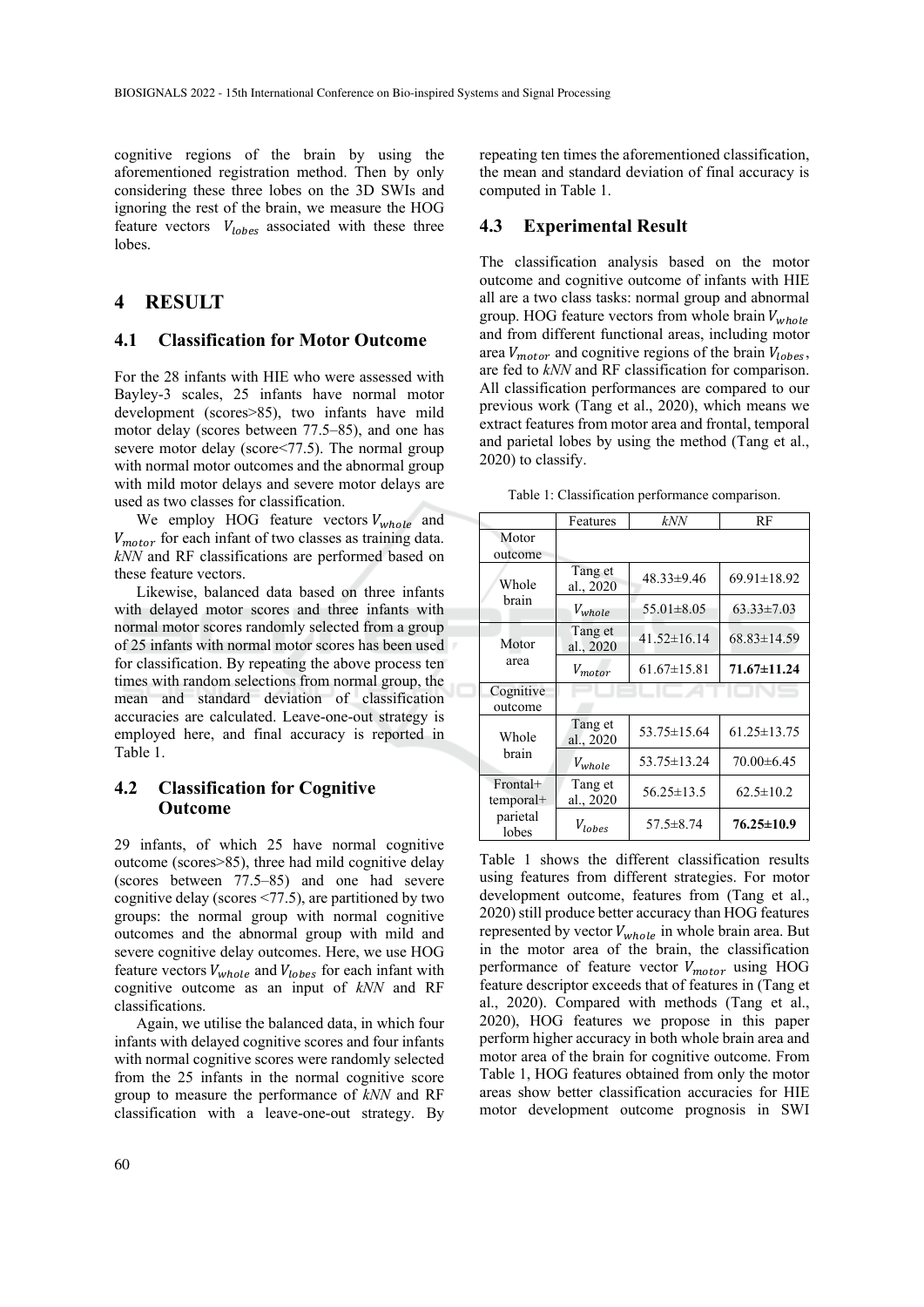images. Also the feature vectors generated by HOG descriptors in frontal, parietal and temporal lobes for cognitive regions of the brain are effective in classifying infants with cognitive outcome in SWI images.

Figure 3 shows the inter/intra- class variations for two normal and abnormal groups for motor outcome



Figure 3: Inter/intra-class variations associated with motor outcome for: (a) features obtained from (Tang et al., 2020); (b) HOG features of whole brain with motor outcome; (c) HOG features of motor area. Inter/intra-class variations associated with cognitive outcome for: (d) features obtained from (Tang et al., 2020); (e) HOG features of whole brain with cognitive outcome; (f) HOG features of cognitive regions. (g) ROC curves of above inter/intra- class variations plots.

(Figure 3(a, b and c)), and cognitive outcome (Figure 3(d, e and f)). The green histograms represents the intra-class variation for infants in the same group and the red histograms show the inter-class for infants from two different groups. Histograms of features extracted using methods in (Tang et al., 2020) (figure 3(a and d)) and using methods in this paper (figure 3(b, c, e, and f)) are normalised to the area below each histogram. As shown in figure 3(a and d), the two histograms are highly overlapped. Figure 3(b) presents the inter- and intra- class variation histograms of HOG feature vectors from whole brain area between normal and abnormal groups in infants with motor outcome, and furthermore figure 3(c) shows the inter- and intra-class variations of HOG features from motor area of brain. Figure 3(e) shows the inter/intra-class variation histograms of HOG features from whole brain area between normal and abnormal groups in infants with cognitive outcome, while figure 3(f) shows the variations of HOG features from cognitive regions. The Receiver Operator Characteristic (ROC) curves corresponding to the inter- and intra- class variations are shown in figure  $3(g)$ . As observed from figure  $3(c \text{ and } f)$ , the overlap between two histograms and the areas under the ROC curves (brown and red curves) illustrate a better performance after using image registration to extract the HOG features of motor areas and cognitive areas.

## **5 CONCLUSIONS**

In this paper, a HOG feature extraction method for detection of neonatal hypoxic-ischeamic brain injury in SWI images has been used. We design a HOG feature descriptor to gain feature vectors to classify HIE SWI images along with *kNN* and random forest classifiers into normal and abnormal groups based on motor and cognitive assessments of infants with HIE at age 24 months. In addition, we map our SWI images to a brain template containing different function regions by an image registration algorithm to obtain motor and cognitive regions of the brain. Then HOG feature vectors of motor and cognitive regions are used for classification to help us identify which areas of the brain are responsible for abnormal outcome. Compared to our previous work (Tang et al., 2020), we achieve outstanding performance in the classification experimentations on HIE infants with regards to motor development outcome by using HOG features of motor areas of the brain in SWI images, 71.67±11.24, and similarly HOG features of frontal, temporal and parietal lobes of the brain show

**IGY PUBLICATIONS**